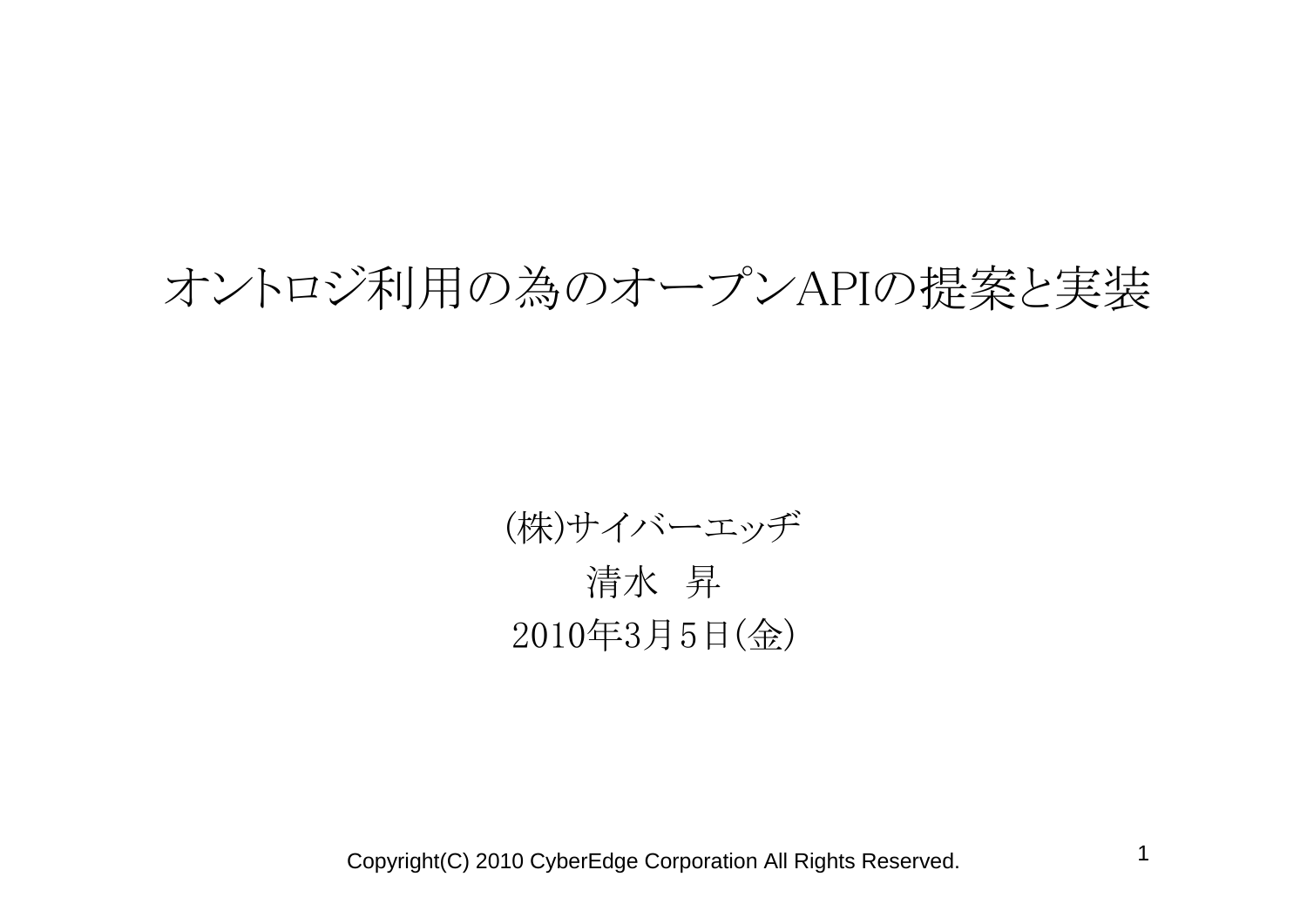## オントロジ利用の為のオープンAPIの狙い

- オントロジを世の中で広く有効に活用してもらう為には、オントロジ検索機能の実現や **SPARQL**等のオントロジ問合せコマンドを定めるだけでなく、WebページやJavaScript等 で簡便に使う事の出来る仕組みが必須である。
- **●** そこで、㈱サイバーエッヂは、オントロジ利用の為のオープンAPIを策定し、㈱サイバー エッヂ社製のセマンティックWebエンジンサーバに実装した。
- このオープンAPIを利用すれば、様々なWebアプリケーションで容易にオントロジを活用 する事が可能となる。



午前中のセッションの「オントロジサイト構築タスクフォースの活動報告」の中で説明した「集合知構築 システム」は、このオープンAPIを用いて実現されている。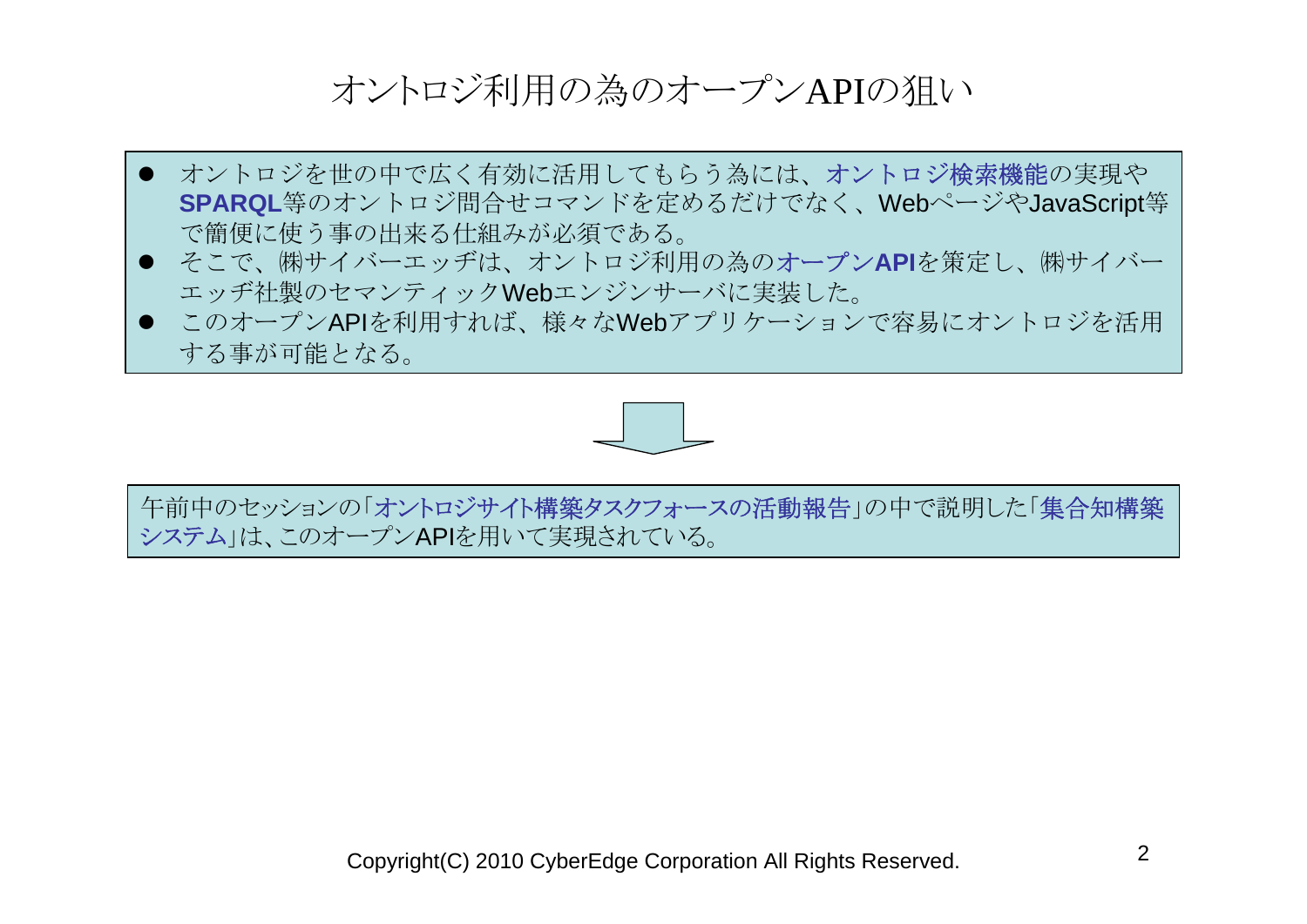オントロジ利用の為のオープンAPIの要件とイメージ

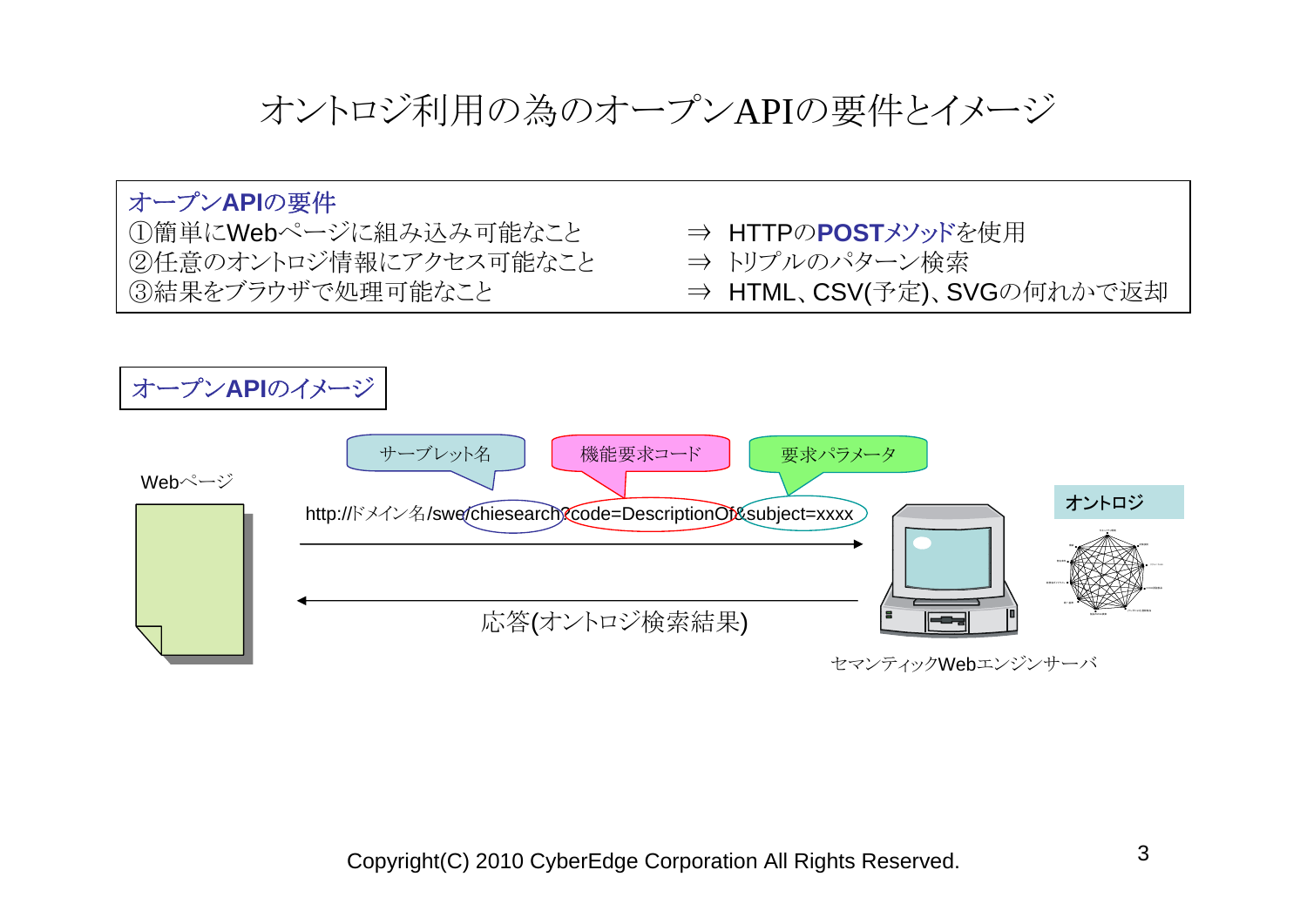## オントロジ利用の為のオープンAPIの種類

| 意味検索パターン    | サブパターン       | action     | Method | code                 | subject                  | predicate | object                   | key  |
|-------------|--------------|------------|--------|----------------------|--------------------------|-----------|--------------------------|------|
| 主語→主語       | '主語'が属するものは? | chiesearch | post   | <b>SuperOf</b>       | text                     |           |                          |      |
|             | '主語'に属するものは? | chiesearch | post   | <b>SubOf</b>         | text                     |           |                          |      |
|             | '主語'に近いものは?  | chiesearch | post   | <b>NearTo</b>        | text                     |           |                          |      |
| 主語→(述語、目的語) |              | chiesearch | post   | <b>DescriptionOf</b> | text                     |           |                          |      |
| (主語、述語)→目的語 |              | chiesearch | post   | ObjectOf             | text                     | text      |                          |      |
| (主語、目的語)→述語 |              | chiesearch | post   | PredicateOf          | text                     |           | text                     |      |
| 述語→(主語、目的語) |              | chiesearch | post   | <b>TripleOf</b>      |                          | text      |                          |      |
| (述語、目的語)→主語 |              | chiesearch | post   | SubjectOf            |                          | text      | text                     |      |
| 述語→目的語      |              | chiesearch | post   | <b>ValueOf</b>       |                          | text      |                          |      |
| 目的語→(主語、述語) |              | chiesearch | post   | <b>SPOf</b>          |                          |           | text                     |      |
| 語彙→前方一致語彙   |              | chiesearch | post   | PrefixSearchBy       | $\overline{\phantom{m}}$ |           | $\overline{\phantom{m}}$ | text |
| オントロジー覧     |              | chiesearch | post   | getOntologyList      | $\overline{\phantom{m}}$ | -         | $\qquad \qquad -$        |      |
| ネームスペース一覧   |              | chiesearch | post   | getNameSpaceList     | $\overline{\phantom{m}}$ |           |                          |      |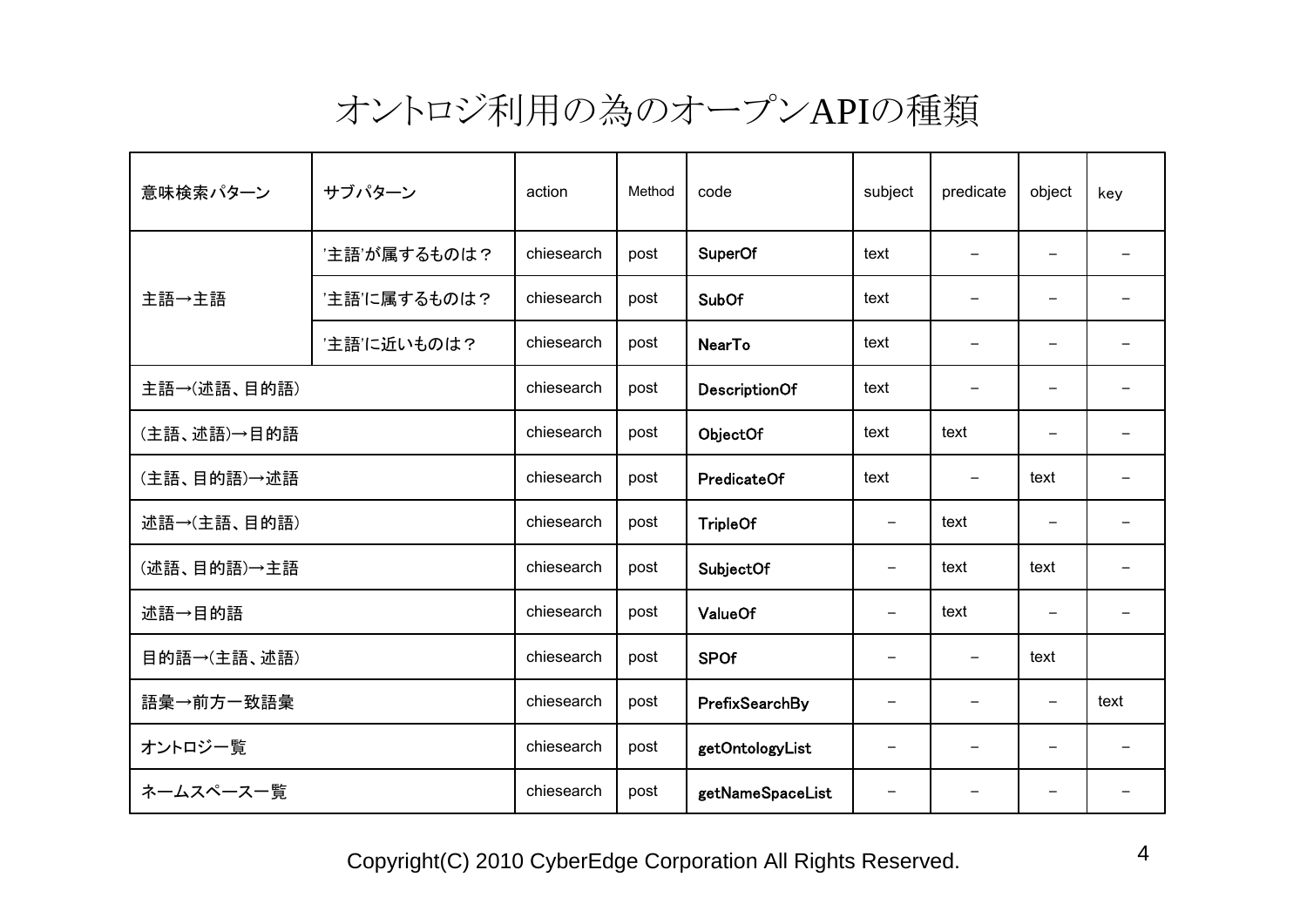オントロジ検索を行うWebページを作る

| <form action="http://xxxx/swe/chiesearch" method="post"><br/><table border="1" cellpadding="0" cellspacing="0" style="border-collapse: collapse;table-layout:fixed;width:30%"><br/><col style="width:100%"/><br/><tr style="height:13.2pt"></tr></table></form> |                                                                                                                                            |
|-----------------------------------------------------------------------------------------------------------------------------------------------------------------------------------------------------------------------------------------------------------------|--------------------------------------------------------------------------------------------------------------------------------------------|
|                                                                                                                                                                                                                                                                 |                                                                                                                                            |
| <td colspan="1"><p class="navbar">主語(語彙) ∶<input name="&lt;mark&gt;subject&lt;/mark&gt;" type="text" value="&lt;mark&gt;陰證&lt;/mark&gt;"/> ⇒ (述語、目的語)?</p></td>                                                                                                 | <p class="navbar">主語(語彙) ∶<input name="&lt;mark&gt;subject&lt;/mark&gt;" type="text" value="&lt;mark&gt;陰證&lt;/mark&gt;"/> ⇒ (述語、目的語)?</p> |
| $<$ /p> $<$ /td><br>$\langle tr \rangle$                                                                                                                                                                                                                        |                                                                                                                                            |
| $<$ /table $>$                                                                                                                                                                                                                                                  |                                                                                                                                            |
| $\alpha$ input type = "hidden" name = "code" value = "Description Of" $\beta$                                                                                                                                                                                   |                                                                                                                                            |
| <table border="1" cellpadding="0" cellspacing="0" style="border-collapse: collapse;table-layout:fixed;width:30%"></table>                                                                                                                                       |                                                                                                                                            |
| <col style="width:50%"/>                                                                                                                                                                                                                                        |                                                                                                                                            |
| <col style="width:50%"/><br><tr height="18" style="height:17.2pt;"></tr>                                                                                                                                                                                        |                                                                                                                                            |
|                                                                                                                                                                                                                                                                 |                                                                                                                                            |
| <td colspan="1"><input style="height:17.2pt;width:50pt" type="submit" value="検索"/></td>                                                                                                                                                                         | <input style="height:17.2pt;width:50pt" type="submit" value="検索"/>                                                                         |
| <td colspan="1"><input style="height:17.2pt;width:50pt" type="reset" value="取り消し"/></td>                                                                                                                                                                        | <input style="height:17.2pt;width:50pt" type="reset" value="取り消し"/>                                                                        |
| $<$ /tr $>$                                                                                                                                                                                                                                                     |                                                                                                                                            |
| $\lt$ /table>                                                                                                                                                                                                                                                   |                                                                                                                                            |
| $<$ form $>$                                                                                                                                                                                                                                                    |                                                                                                                                            |

【オントロジ語業の詳細情報表示】

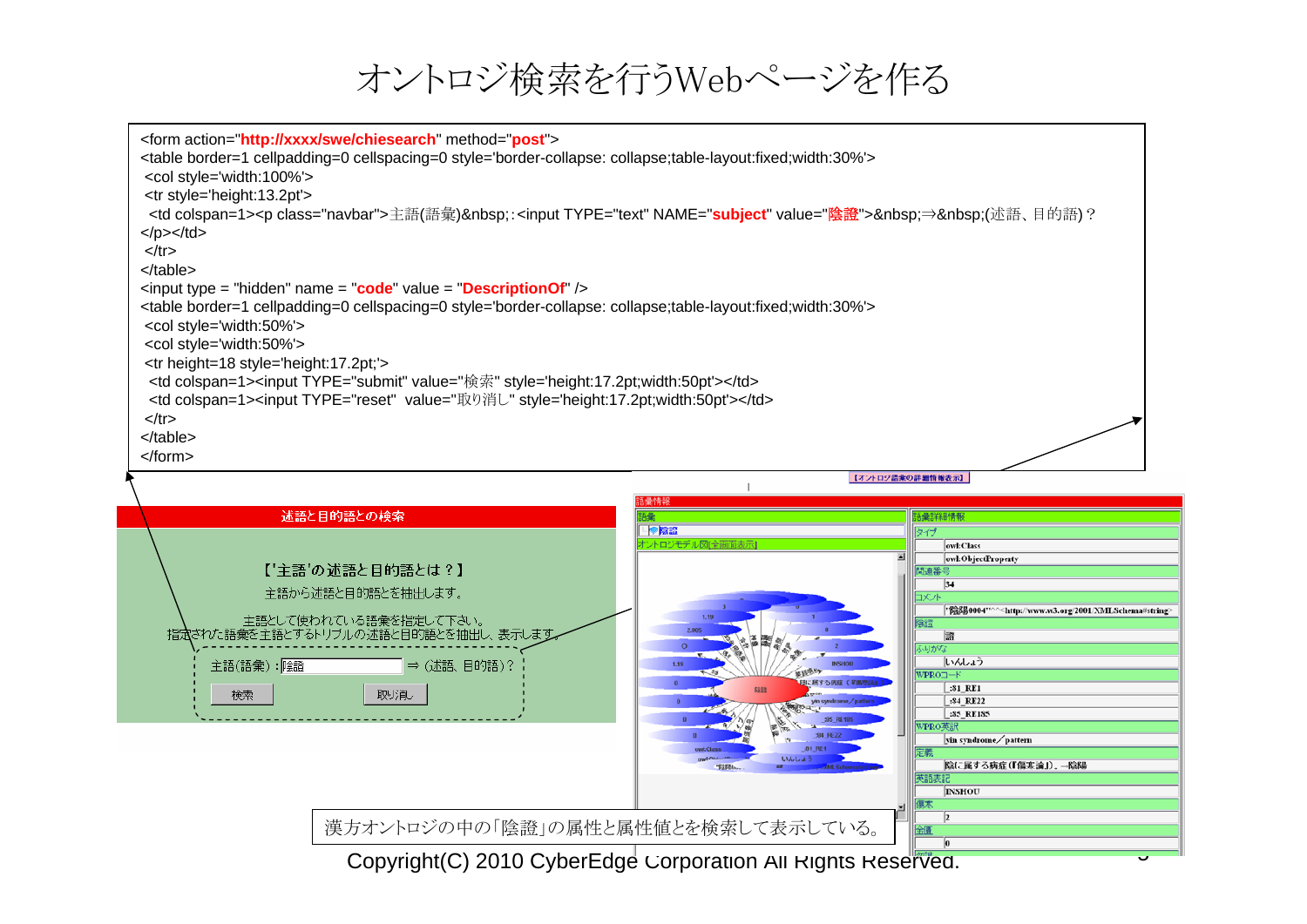オントロジ検索結果をWebページに埋め込む